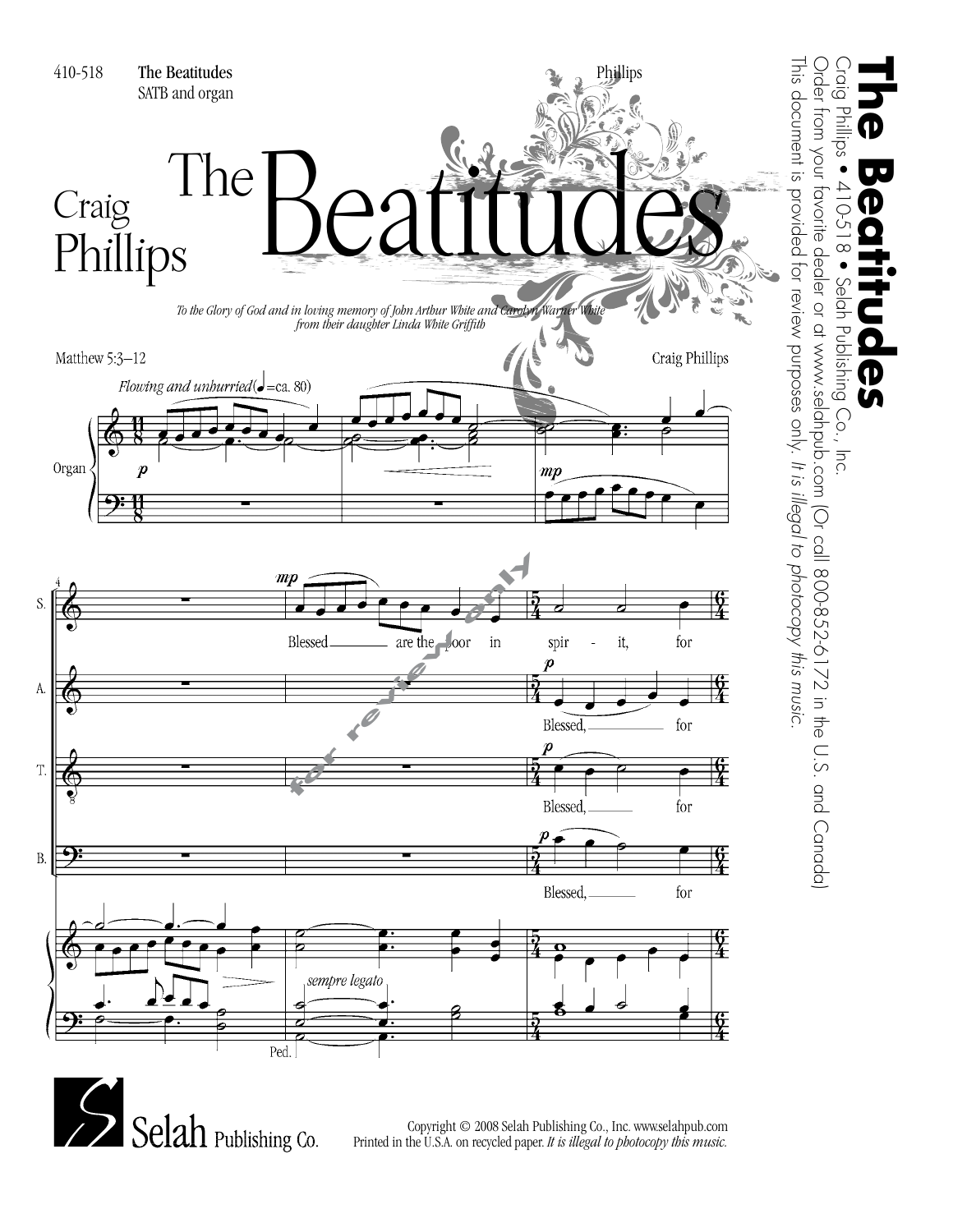Craig Phillips ● 410-518 ● Selah Publishing Co., Inc.<br>Order from your favorite dealer or at www.selahpub.com (Or call 800-852-6172 in the U.S. and Canada) Order from your favorite dealer or at www.selahpub.com (Or call 800-852-6172 in the U.S. and Canada) The Beatitudes **The Beatitudes** Craig Phillips • 410-518 • Selah Publishing Co., Inc. This document is provided for review purposes only. It is illegal to photocopy this music. This document is provided for review purposes only. *It is illegal to photocopy this music.*

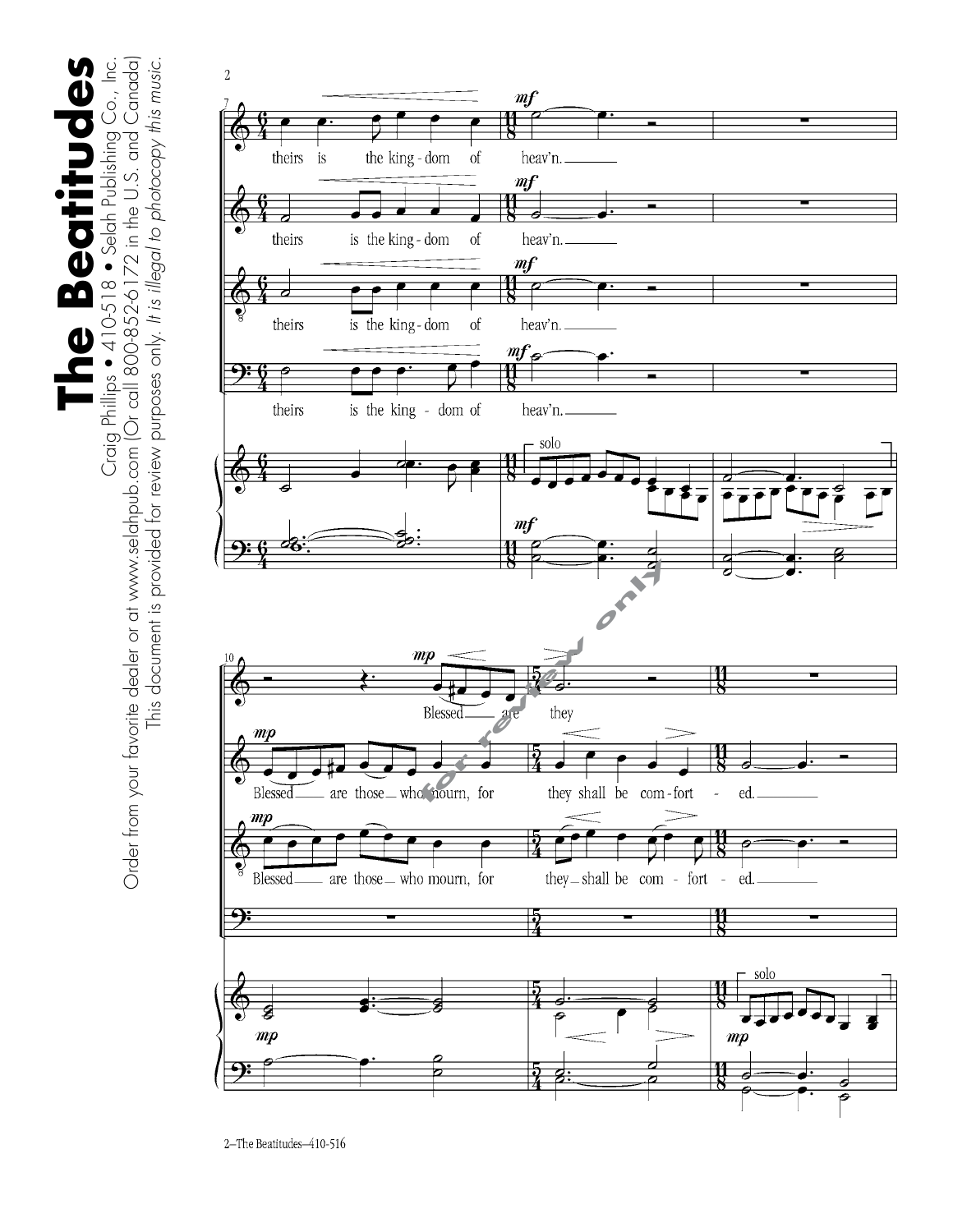

 $\begin{array}{c} 0.01 \\ -0.01 \\ -0.01 \end{array}$ This document is provided for review purposes only. It is illegal to photocopy this music. Order from your favorite dealer or at www.selahpub.com (Or call 800-852-6172 in the U.S. and Canada) This document is provided for review purposes only. Order from your favorite dealer or at www.selahpub.com (Or call 800-852-6172 in the U.S. and Canada) Craig Phillips • 410-518 • Selah Publishing Co., Inc. **The Beatitudes** Philips • 410-518 •  $\overline{\mathbf{U}}$ Ф D Selah Publishing Co., Inc.  $\overline{\mathbf{D}}$ *It is illegal to photocopy this music.*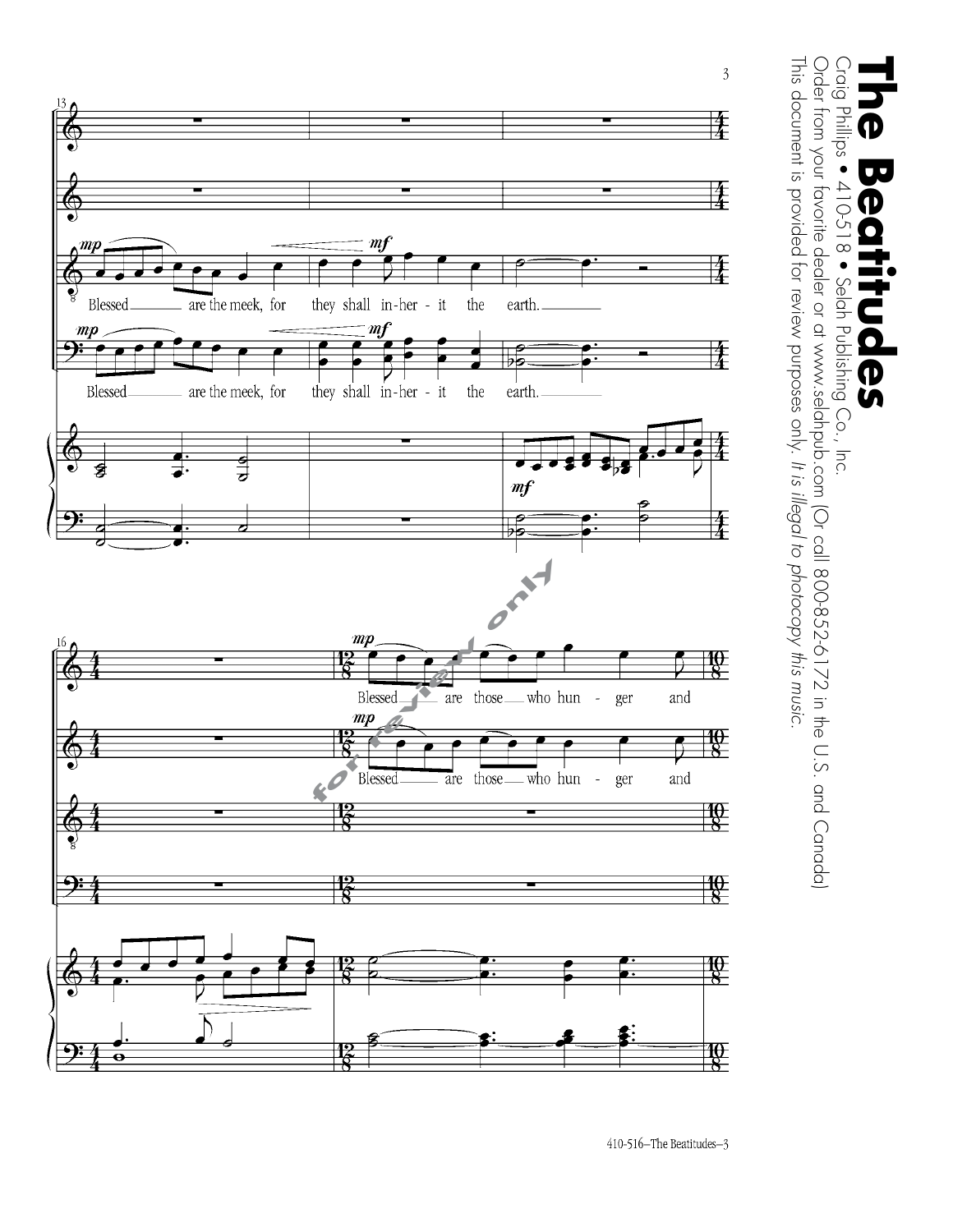The Beatitudes Craig Phillips ● 410-518 ● Selah Publishing Co., Inc.<br>Order from your favorite dealer or at www.selahpub.com (Or call 800-852-6172 in the U.S. and Canada) **The Beatitudes** Craig Phillips • 410-518 • Selah Publishing Co., Inc.



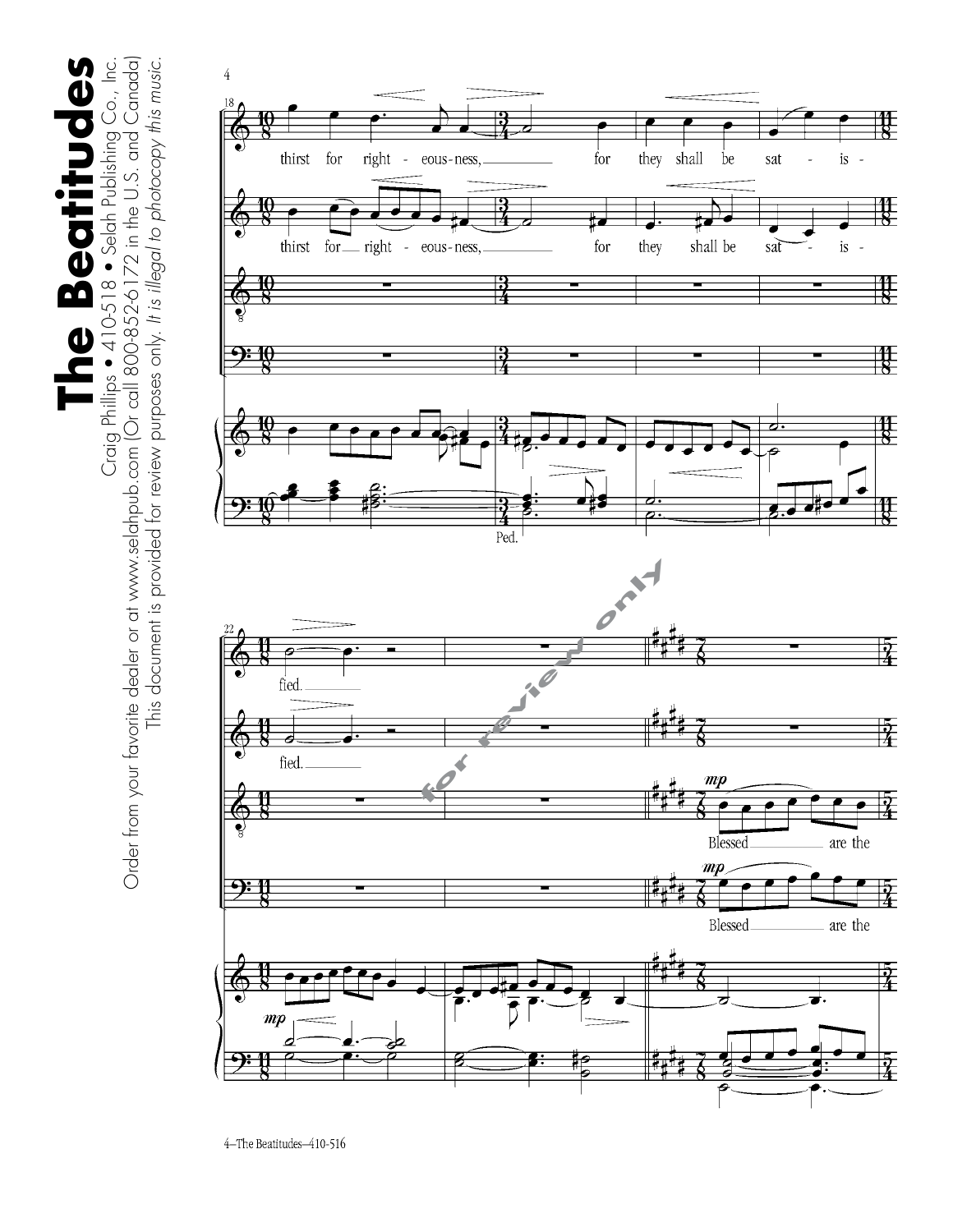

Craig This document is provided for review purposes only. It is illegal to photocopy this music. Order from your favorite dealer or at www.selahpub.com (Or call 800-852-6172 in the U.S. and Canada) This document is provided for review purposes only. Order from your favorite dealer or at www.selahpub.com (Or call 800-852-6172 in the U.S. and Canada) Craig Phillips • 410-518 • Selah Publishing Co., Inc. **The Beatitudes** Phillips ●  $\bullet$  $410-2$ D  $\frac{1}{\infty}$ Selah Publishing Co., Inc. の<br>い *It is illegal to photocopy this music.*

410-516-The Beatitudes-5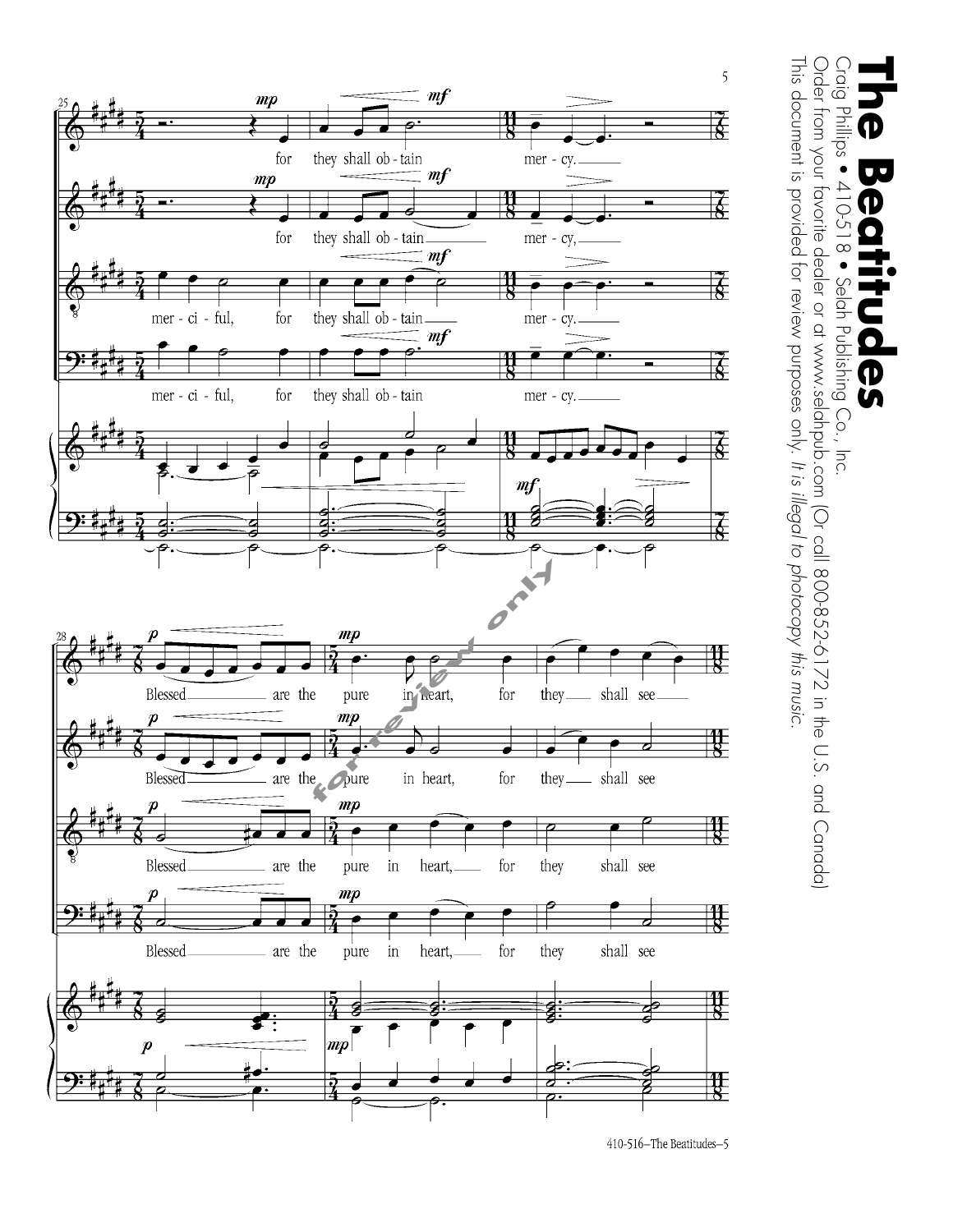Craig Phillips ● 410-518 ● Selah Publishing Co., Inc.<br>Order from your favorite dealer or at www.selahpub.com (Or call 800-852-6172 in the U.S. and Canada) Order from your favorite dealer or at www.selahpub.com (Or call 800-852-6172 in the U.S. and Canada) The Beatitudes **The Beatitudes** Craig Phillips • 410-518 • Selah Publishing Co., Inc. This document is provided for review purposes only. It is illegal to photocopy this music. This document is provided for review purposes only. *It is illegal to photocopy this music.*



6-The Beatitudes-410-516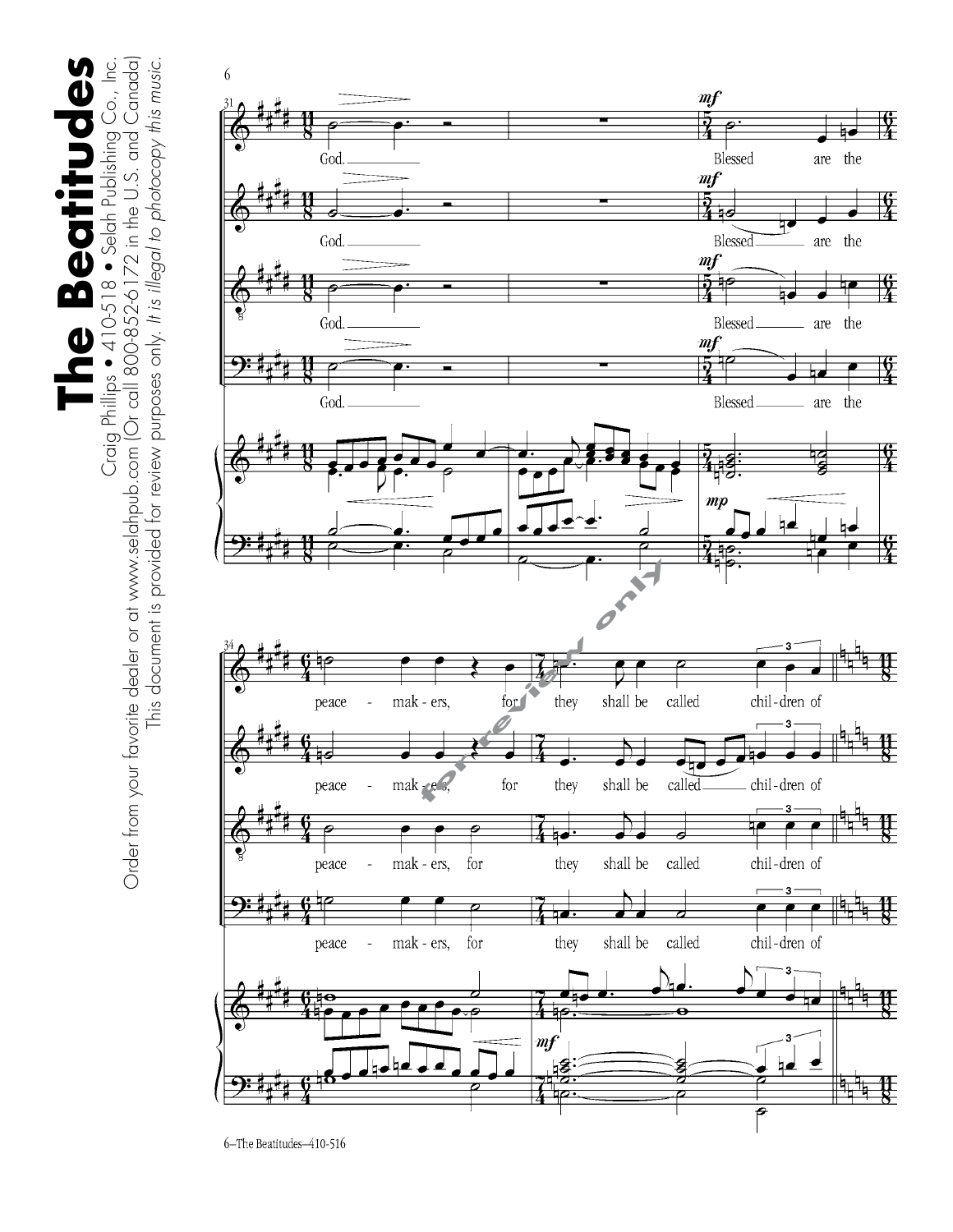

 $\bigcup_{i=1}^{n}$ Order from your favorite dealer or at www.selahpub.com (Or call 800-852-6172 in the U.S. and Canada) This document is provided for review purposes only. It is illegal to photocopy this music. This document is provided for review purposes only. Order from your favorite dealer or at www.selahpub.com (Or call 800-852-6172 in the U.S. and Canada) Craig Phillips • 410-518 • Selah Publishing Co., Inc. **The Beatitudes** Phillips • UU  $410-2$ D  $\bullet$  8 Selah Publishing Co., Inc. က<br>ဟ *It is illegal to photocopy this music.*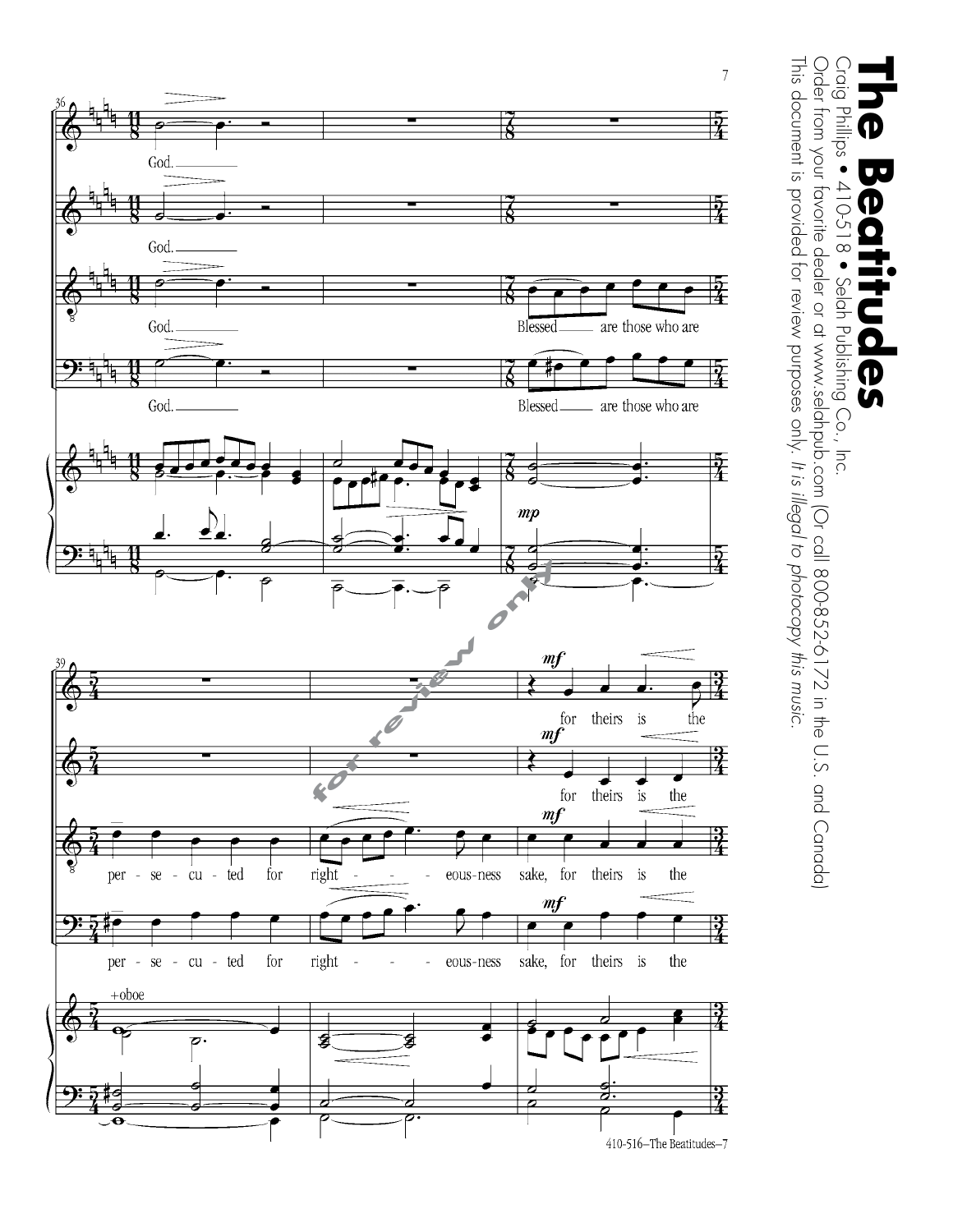Craig Phillips ● 410-518 ● Selah Publishing Co., Inc.<br>Order from your favorite dealer or at www.selahpub.com (Or call 800-852-6172 in the U.S. and Canada) Order from your favorite dealer or at www.selahpub.com (Or call 800-852-6172 in the U.S. and Canada) The Beatitudes **The Beatitudes** Craig Phillips • 410-518 • Selah Publishing Co., Inc. This document is provided for review purposes only. It is illegal to photocopy this music. This document is provided for review purposes only. *It is illegal to photocopy this music.*



8-The Beatitudes-410-516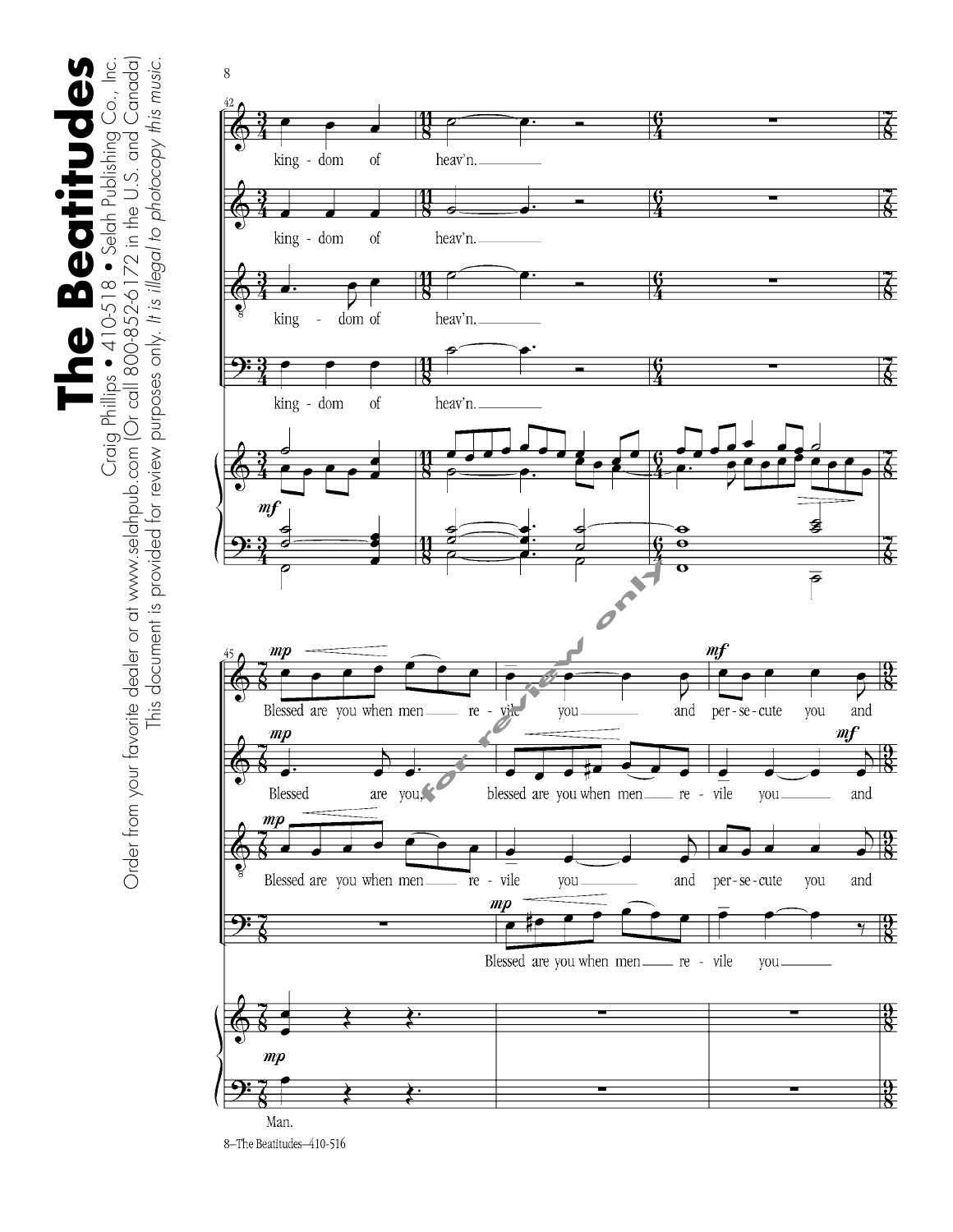

Craig This document is provided for review purposes only. It is illegal to photocopy this music. Order from your favorite dealer or at www.selahpub.com (Or call 800-852-6172 in the U.S. and Canada) This document is provided for review purposes only. Order from your favorite dealer or at www.selahpub.com (Or call 800-852-6172 in the U.S. and Canada) Craig Phillips • 410-518 • Selah Publishing Co., Inc. **The Beatitudes**  $Phillips 910-518.$  $\overline{\mathbf{v}}$ Φ Selah Publishing Co., Inc. **D** *It is illegal to photocopy this music.*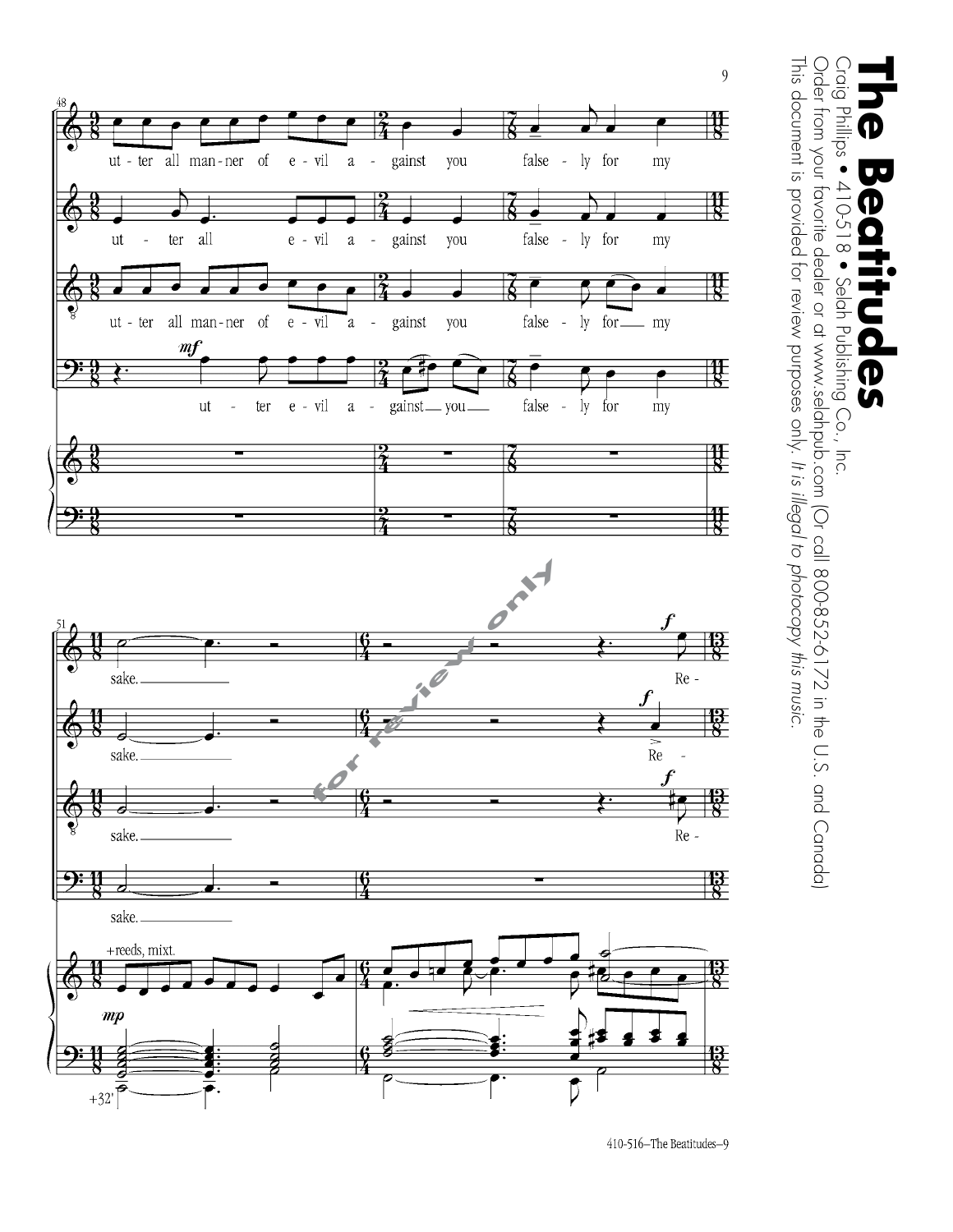The Beatitudes **The Beatitudes**

Craig Phillips ● 410-518 ● Selah Publishing Co., Inc.<br>Order from your favorite dealer or at www.selahpub.com (Or call 800-852-6172 in the U.S. and Canada) Order from your favorite dealer or at www.selahpub.com (Or call 800-852-6172 in the U.S. and Canada) Craig Phillips • 410-518 • Selah Publishing Co., Inc. This document is provided for review purposes only. It is illegal to photocopy this music. This document is provided for review purposes only. *It is illegal to photocopy this music.*



10-The Beatitudes-410-516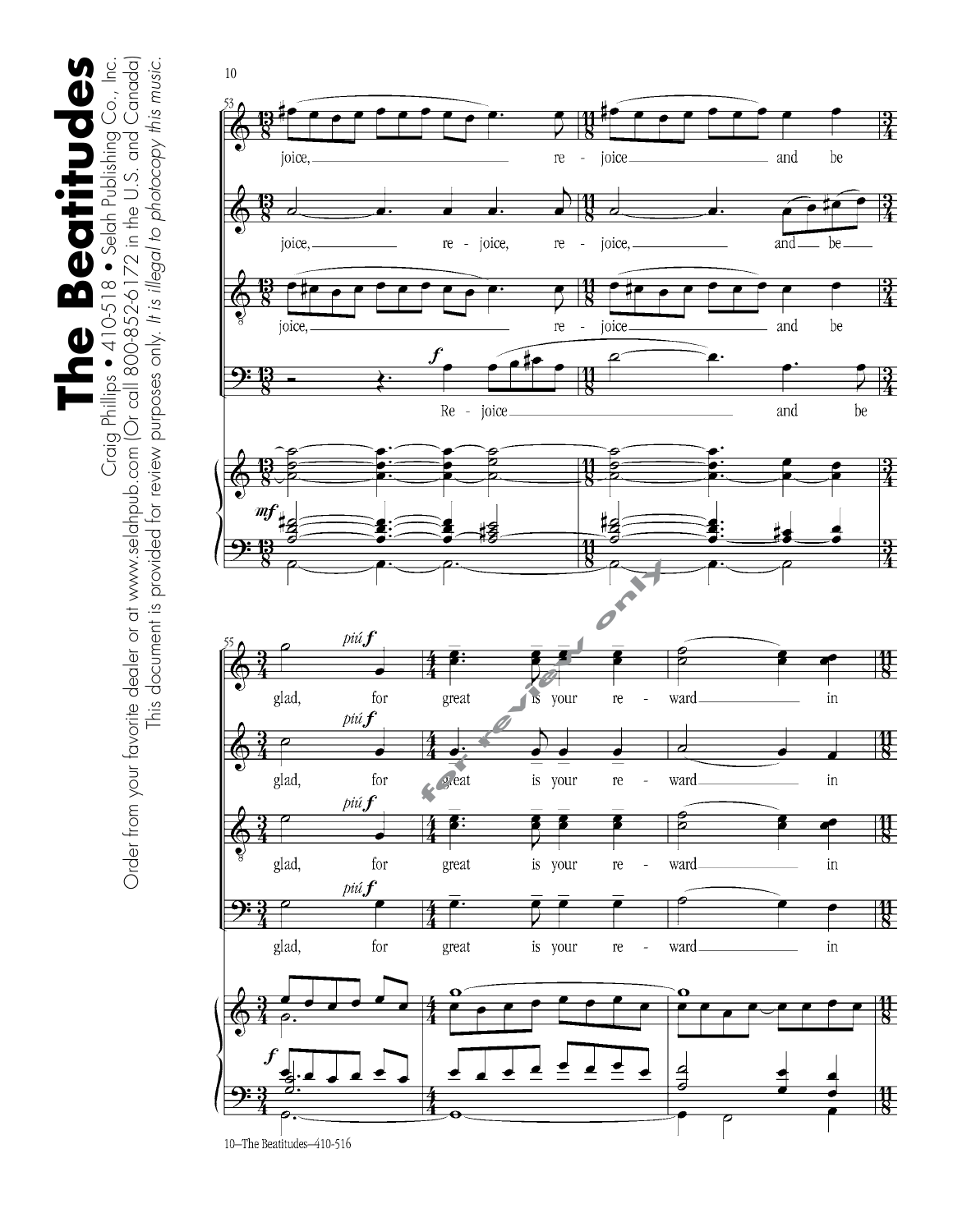

This document is provided for review purposes only. It is illegal to photocopy this music. Craig Phillips • 410-518 • Selah Publishing Co., Inc.<br>Order from your favorite dealer or at www.selahpub.com (Or call 800-852-6172 in the U.S. and Canada)<br>च This document is provided for review purposes only. Order from your favorite dealer or at www.selahpub.com (Or call 800-852-6172 in the U.S. and Canada) Craig Phillips • 410-518 • Selah Publishing Co., Inc. **The Beatitudes**  $\overline{\phantom{a}}$ D **႐ု** *It is illegal to photocopy this music.*